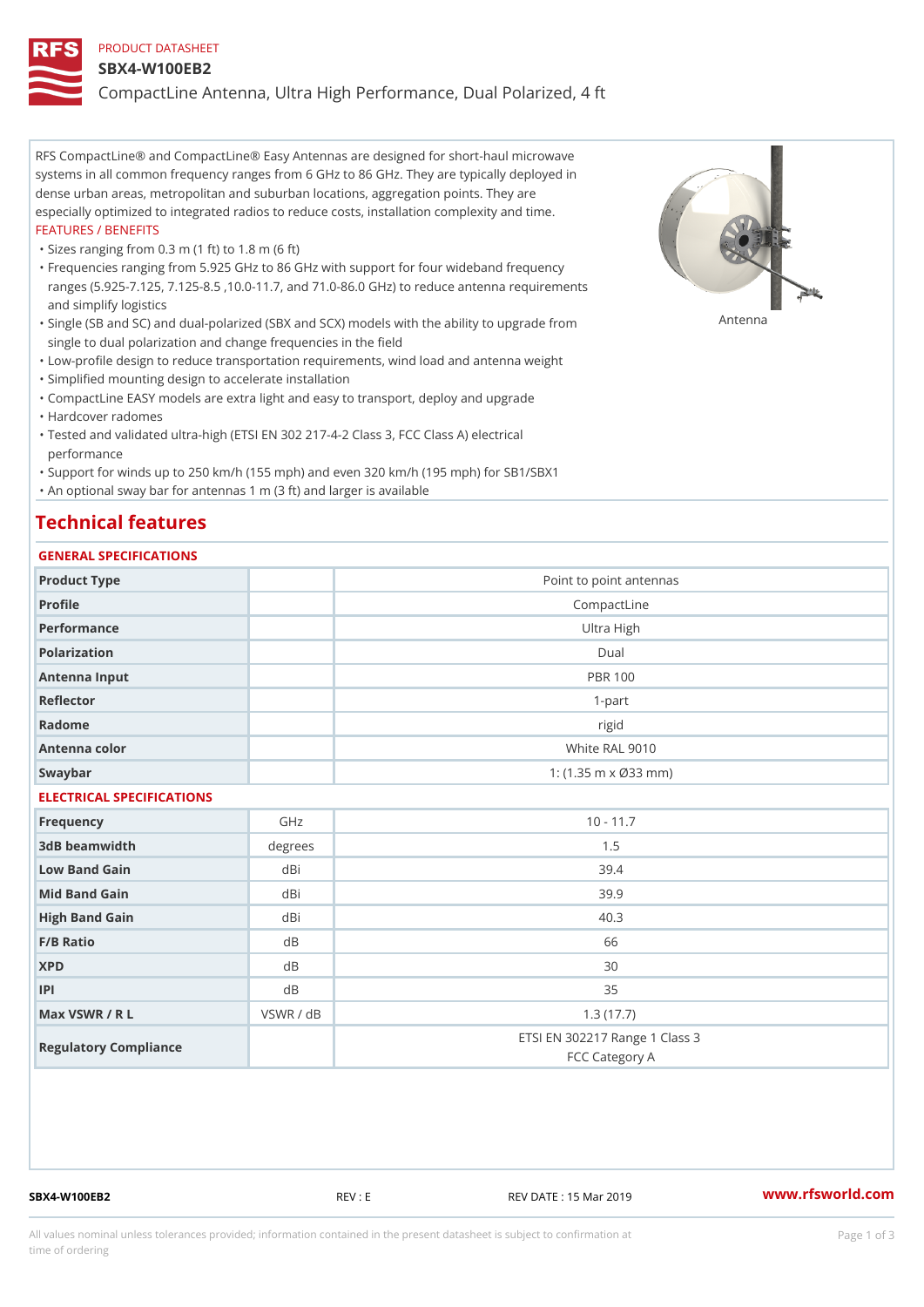## PRODUCT DATASHEET

## SBX4-W100EB2

CompactLine Antenna, Ultra High Performance, Dual Polarized, 4 ft

| MECHANICAL SPECIFICATIONS                           |              |              |                                                   |  |
|-----------------------------------------------------|--------------|--------------|---------------------------------------------------|--|
| Diameter                                            |              | ft $(m)$     | 4(1.2)                                            |  |
| Elevation Adjustment                                |              | degrees      | ± 15                                              |  |
| Azimuth Adjustment                                  |              | degrees      | ± 15                                              |  |
| Polarization Adjustment                             |              | degrees      | Dual                                              |  |
| Mounting Pipe Diameter<br>minimum                   |              | $mm$ (in)    | 114(4.5)                                          |  |
| Mounting Pipe Diameter<br>maximum                   |              | $mm$ (in)    | 114(4.5)                                          |  |
| Approximate Weight                                  |              | kg (lb)      | 30(66)                                            |  |
| Survival Windspeed                                  |              | $km/h$ (mph) | 252 (155)                                         |  |
| Operational Windspeed                               |              | $km/h$ (mph) | 252 (155)                                         |  |
| <b>STRUCTURE</b>                                    |              |              |                                                   |  |
| Radome Material                                     |              |              | rigid                                             |  |
| FURTHER ACCESSORIES                                 |              |              |                                                   |  |
| optional Swaybar                                    |              |              | 1: $(1.35 m \times 033 m)$                        |  |
| Further Accessories                                 |              |              | SMA-SKO-UNIVERSAL : Universal sway bar fixation l |  |
| MOUNTOUTLINE                                        |              |              |                                                   |  |
| $Dimension_A$                                       | m m<br>(in)  |              | 1262(49.7)                                        |  |
| $Dimension_B$                                       | m m<br>(i n) |              | 608 (23.9)                                        |  |
| $Dimension_C$                                       | m m<br>(i n) |              | 270 (10.6)                                        |  |
| $Dim_D -$<br>$114$ m m $(4.5$ _ ir $)$ $R$ ii p $e$ | m m          |              | 358 (14.1)                                        |  |
| $Dimension$ = E                                     | m m<br>(in)  |              | 59(2.3)                                           |  |
| $Dimension_F$                                       | m m<br>(in)  |              | 230(9.1)                                          |  |
| $D$ imension $_G$                                   | m m<br>(in)  |              | 186(7.3)                                          |  |

SBX4-W100EB2 REV : E REV : REV DATE : 15 Mar 2019 WWW.rfsworld.com

All values nominal unless tolerances provided; information contained in the present datasheet is subject to Pcapgelio an atio time of ordering